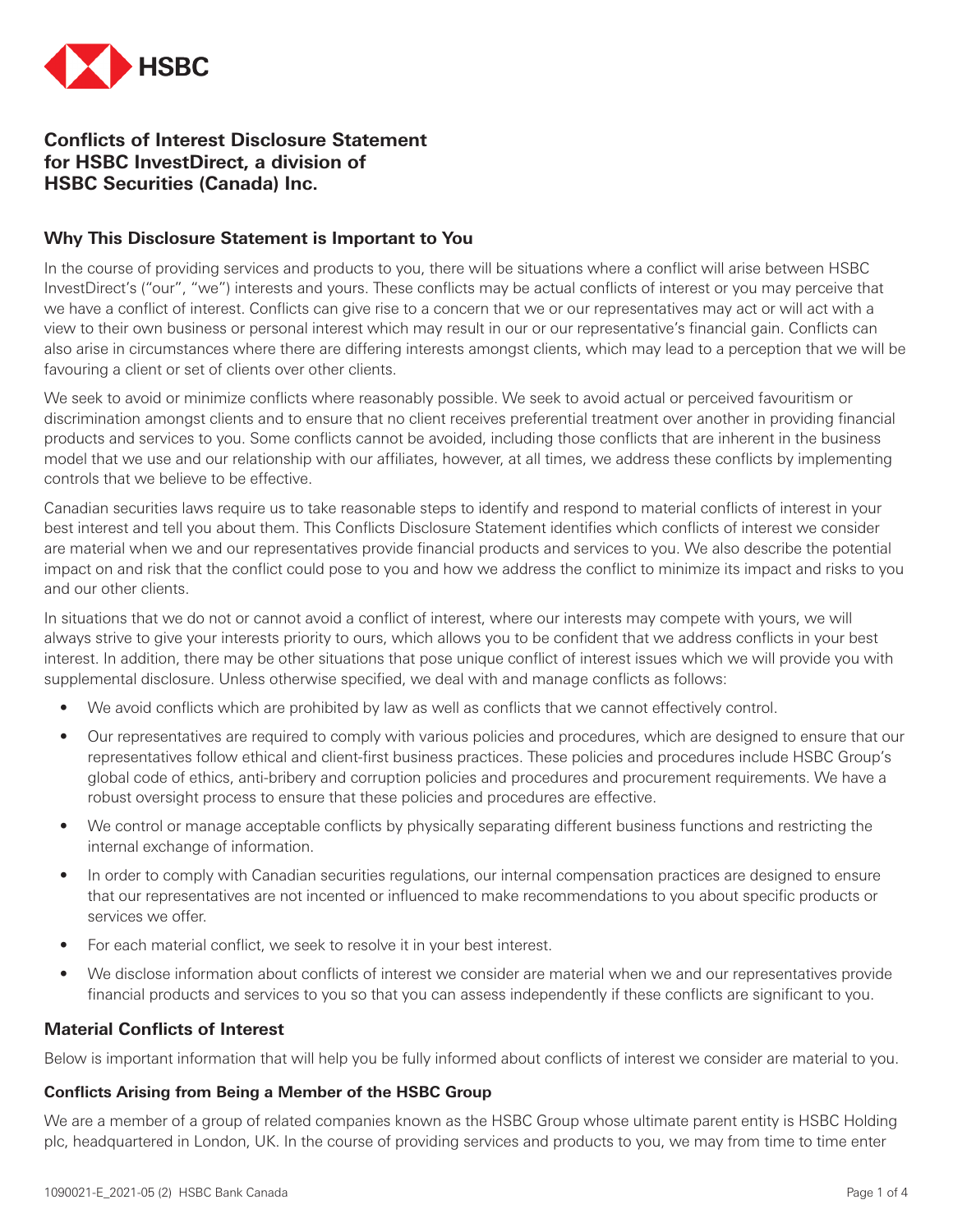into transactions or arrangements with other members of the HSBC Group or accept services from members of the HSBC Group or other persons or companies which are related or connected to us.

HSBC Bank Canada ("HSBC Bank Canada") is a Schedule II chartered Canadian bank. We are a division of HSBC Securities (Canada) Inc., which is an indirect subsidiary of HSBC Bank Canada. All members of HSBC Group are separate entities from each other with information barriers and robust compliance systems.

Certain of our directors and officers are also directors or officers of HSBC Bank Canada and/or other HSBC Group members. In addition, we have various governance committees in which some committees are shared across HSBC Group members and as such, are comprised of members from those HSBC Group members. Our directors and officers receive specific training on their corporate and regulatory responsibilities including conflict of interest issues arising from holding positions at several HSBC Group members.

Our membership in the HSBC Group, together with the transactions and arrangements we make with other members of the HSBC Group, will give rise to conflicts of interest, and we have adopted policies and procedures to identify and respond to these conflicts. We will only enter into these transactions or arrangements where they are permitted under applicable securities laws and where we believe they are in your best interests in the applicable circumstances.

In all cases, we recognize that the conflicts described in this section raise perceptions that we will favour the business interests of the various members of HSBC Group, so that you may have concerns about those products and services we provide you that are sourced from or provided by those members. Described below, we have set out these conflicts and other conflicts of interests and how we manage them to ensure that we act in your best interests.

### **Our Products and Services**

Our trading platform includes securities of entities that are related or connected to HSBC Group, which allows you to invest in these securities. These securities include:

- Securities issued or guaranteed by HSBC Group members whose securities are traded on recognized stock exchanges or other public markets. These entities are related to us because they are members of the HSBC Group. For example, you may invest in shares of HSBC Holdings plc or other securities of these and other related entities that are traded on a stock exchange or other public market. You may also invest in certain debt securities issued by HSBC Bank Canada or other securities of these or other related entities that are not traded on an exchange or other public market.
- Securities issued by mutual fund issuers, known as the HSBC Mutual Funds and the HSBC Pooled Funds, which are managed by our affiliated portfolio manager and investment fund manager, HSBC Global Asset Management (Canada) Limited who engages its affiliated and non-affiliated global asset managers to assist in the management of the funds. Securities issued by mutual fund issuers, unit trusts, or investment funds managed, administered or promoted by members of HSBC Group, or for which members of HSBC Group act as portfolio adviser. HSBC Global Asset Management (Canada) Limited and the other members of the HSBC Group earn fees based on your investments in the funds.

Our trading platform also allows you to invest in securities of issuers that have been underwritten by HSBC Securities (Canada) Limited or a HSBC Group member or where they were a member of a selling group. Our firm earns new issue commissions, which are paid by the issuers of those securities or selling security holder, which is in addition to the trading commissions you pay to invest in these securities. There are information barriers between our affiliates' corporate trading activities and our HSBC InvestDirect division.

We manage the conflicts of interest inherent in clients' opening accounts with us and investing in HSBC products and services, by conducting thorough due diligence on those products and services as required by Canadian securities regulations. We do not encourage you to invest in HSBC products or securities, but rather allow you to invest in HSBC products or securities in the same way as you can for other products and securities that are unrelated to us. We evaluate our policies, procedures and controls to ensure that we have addressed this conflict.

In most cases, our connection to HSBC products and services will be obvious to you because the names of the issuers, funds or other financial products will be sufficiently similar to our name. For example, securities of members of the HSBC Group available for investment through HSBC InvestDirect, will generally have the word "HSBC" in the name of the issuer and/or security. If you traded a HSBC product, we will indicate in your trade confirmation and account statement whether an issuer is related or connected to us.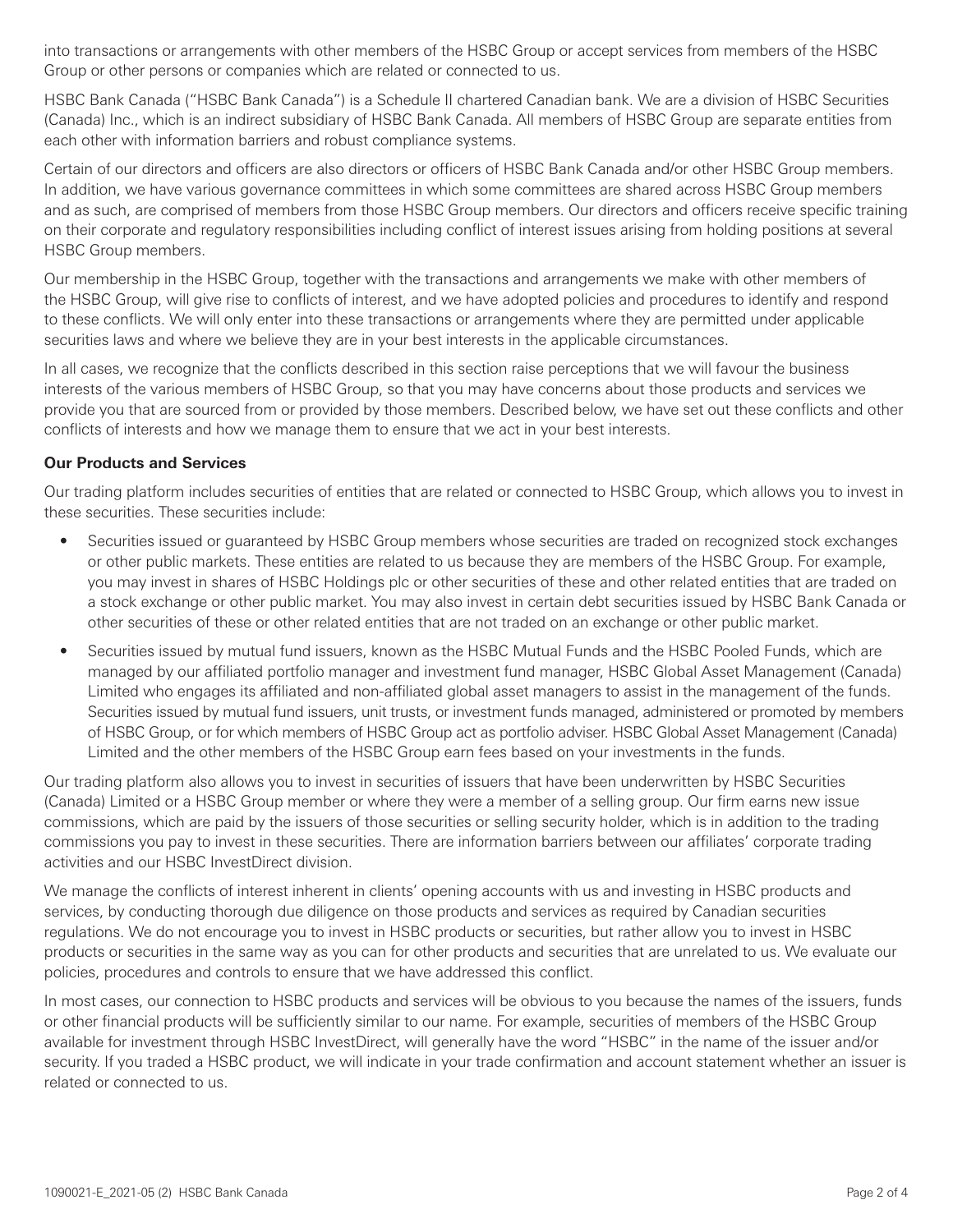## **Fees and Charges**

We and the other members of the HSBC Group, like other financial services firms, are commercial businesses and seek to maximize profits, while also providing fair, honest and suitable products and services to clients. We earn compensation by selling products and services to you for which you pay us directly.

When you invest in investment funds, including any investment fund managed by a member of the HSBC Group, we may receive a fee (often called a trailing commission) for providing you with the services inherent in our trading platform and allowing you to invest in those investment funds. This fee is paid from the management expense ratio of the funds in which you invest, which includes the management fee and fund operating expenses and is collected by the manager of those funds. In turn the manager pays us a portion of the management fees they earn in the form of a trailing commission for the services we provide with the trading platform. These trailing commissions are disclosed in the prospectus documents of the funds. Canadian securities regulations are changing on June 1, 2022 at which time we will no longer collect trailing commissions from managers of Canadian mutual funds, including the HSBC Funds and HSBC Pooled Funds.

We may also earn revenue from other sources, some of which may be seen as involving a conflict of interest or potential conflict of interest. In addition, we or our affiliates may earn revenue from foreign exchange spreads resulting from currency conversions transactions in your accounts. Balancing our commercial, regulatory and HSBC Group responsibilities with the best interests of our clients, includes the need for our products and services to be priced in a way that represents value for money for you and overall profitability for the applicable members of the HSBC Group. The fees and charges you pay are transparent and disclosed to you in the Annual Fees and Compensation Report. We also tell you about revenues we may receive from third parties, including HSBC Group members, in connection with those products and services. You may call us at 1-800-760-1180 or by email at *investdirect@hsbc.ca* if you have questions about our fees and charges and revenue from other sources as they apply to the products and services you invest in.

### **Referral Arrangements**

We may enter into referral arrangements from time to time, pursuant to which another entity refers clients to us and receives a benefit. These arrangements may be with other members of the HSBC Group or parties unrelated to us and can create a potential conflict of interest because they may receive a financial or non-financial incentive to make referrals to us. The details of these referral arrangements, if any, including the parties to the referral arrangement, the manner in which the referral fee for referral services is calculated and the party to whom it is paid, will be provided to you in writing.

HSBC Bank and its affiliates may, from time to time, introduce customers to each other in accordance with the financial needs of the customers.

## **HSBC Global Decisions**

Certain decisions that affect our business and the products and services we provide you may be made at a HSBC Group level and those decisions may be made to favour the commercial interests of the HSBC Group as a whole. We are required to comply with Canadian securities laws and no HSBC Group decision will impact our compliance in this regard. We will address this conflict by continuing to follow our policies and procedures that are designed to put clients' interests first and comply with Canadian securities laws.

Our representatives are employed by HSBC Securities (Canada) Inc. Our representatives receive remuneration from HSBC Securities (Canada) Inc. which may be comprised of a base salary and a variable pay based on a number of performance criteria. Performance criteria remuneration do not include compensation based on our transactional revenue or for the representative's role in introducing our clients to other investment products or services offered by our affiliates in Canada. In addition, we or our affiliates do not award incentives (such as merchandise or corporate events) to our representatives for their role in the sale of investment products or services offered by us. Our representatives may have a personal or business relationship with clients, but are not permitted to favour those clients over clients with whom they do not have those relationships.

## **Personal Trading and Code of Ethics**

We have a Personal Trading Account Dealing Policy and a Statement of Business Principles & Code of Ethics, which is designed to ensure that our representatives act in accordance with applicable securities laws and other laws, that they act in the best interests of us and our clients, that they avoid actual or potential conflicts of interest, and that they do not engage in personal securities transactions that are prohibited by law, such as insider trading, or that negatively impact our clients.

Our representatives, officers and directors put the interests of our clients first, ahead of their own personal self-interests. We have policies prohibiting our representatives from engaging in certain personal trading activities including speculative trading activity, prohibition in participating in an investment club or any trading that may give the impression of wrongdoing by the